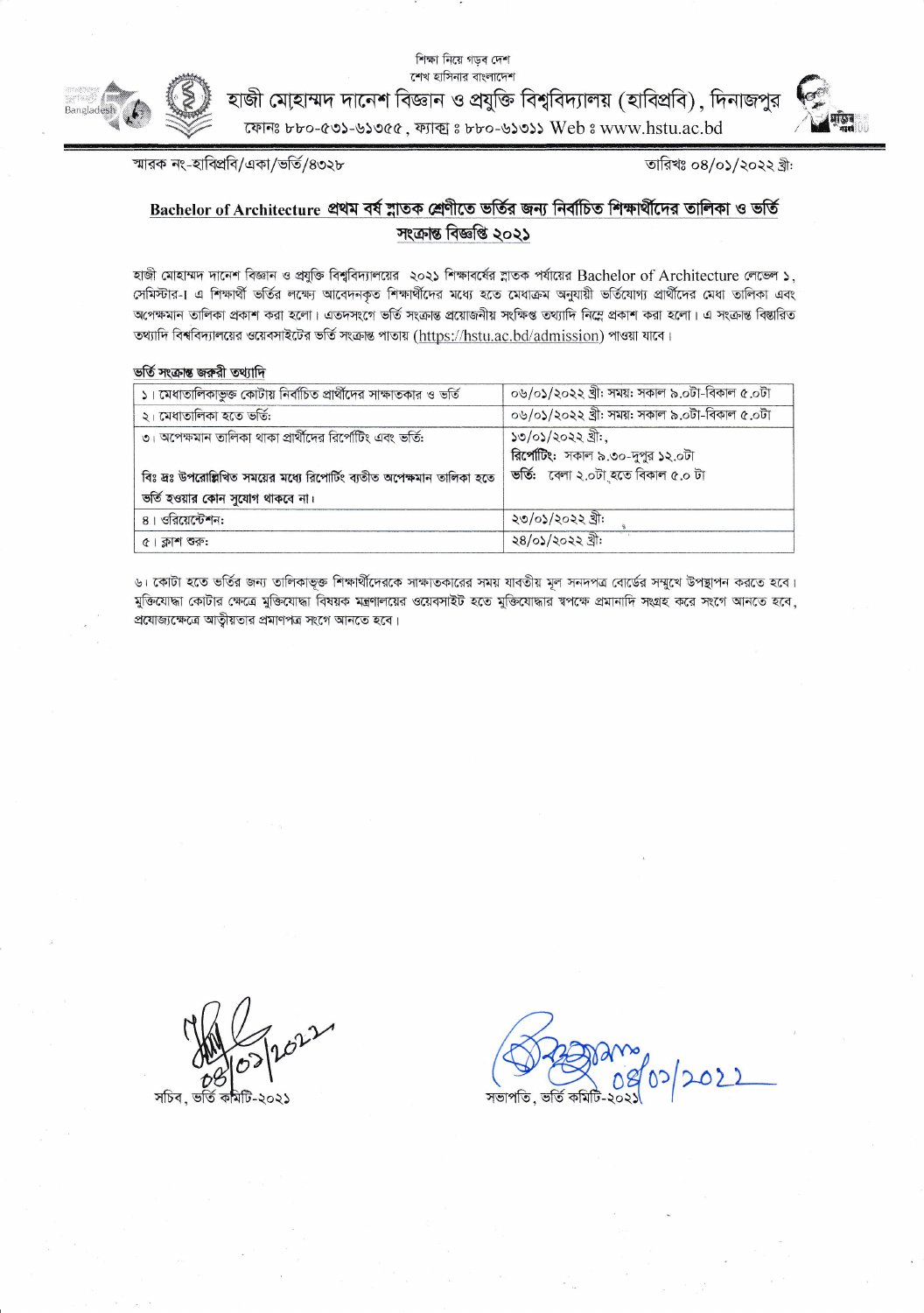

দিনাজপুর



## Bachelor of Architecture ডিগ্রীতে ভর্তির জন্য নির্বাচিত শিক্ষার্থীদের তালিকা

| Merit          | <b>GST</b> Admission |
|----------------|----------------------|
| Position       | Roll                 |
| 1              | 210611               |
| $\overline{2}$ | 133619               |
| 3              | 219103               |
| $\overline{4}$ | 133754               |
| 5              | 176205               |
| 6              | 133895               |
| $\overline{7}$ | 135279               |
| 8              | 102314               |
| 9              | 164016               |
| 10             | 133685               |
| 11             | 177747               |
| 12             | 135038               |
| 13             | 166762               |
| 14             | 137212               |
| 15             | 133753               |
| 16             | 165002               |
| 17             | 219599               |
| 18             | 137137               |
| 19             | 115846               |
| 20             | 185526               |
| 21             | 217198               |
| 22             | 198042               |
| 23             | 166189               |
| 24             | 178678               |
| 25             | 116733               |
| 26             | 164588               |
| 27             | 216604               |
| 28             | 165286               |
| 29             | 109508               |
| 30             | 139041               |
| 31             | 134305               |
| 32             | 156541               |
| 33             | 166852               |
| 34             | 218874               |

### মুক্তিযোদ্ধা কোটা:

08/07/2022